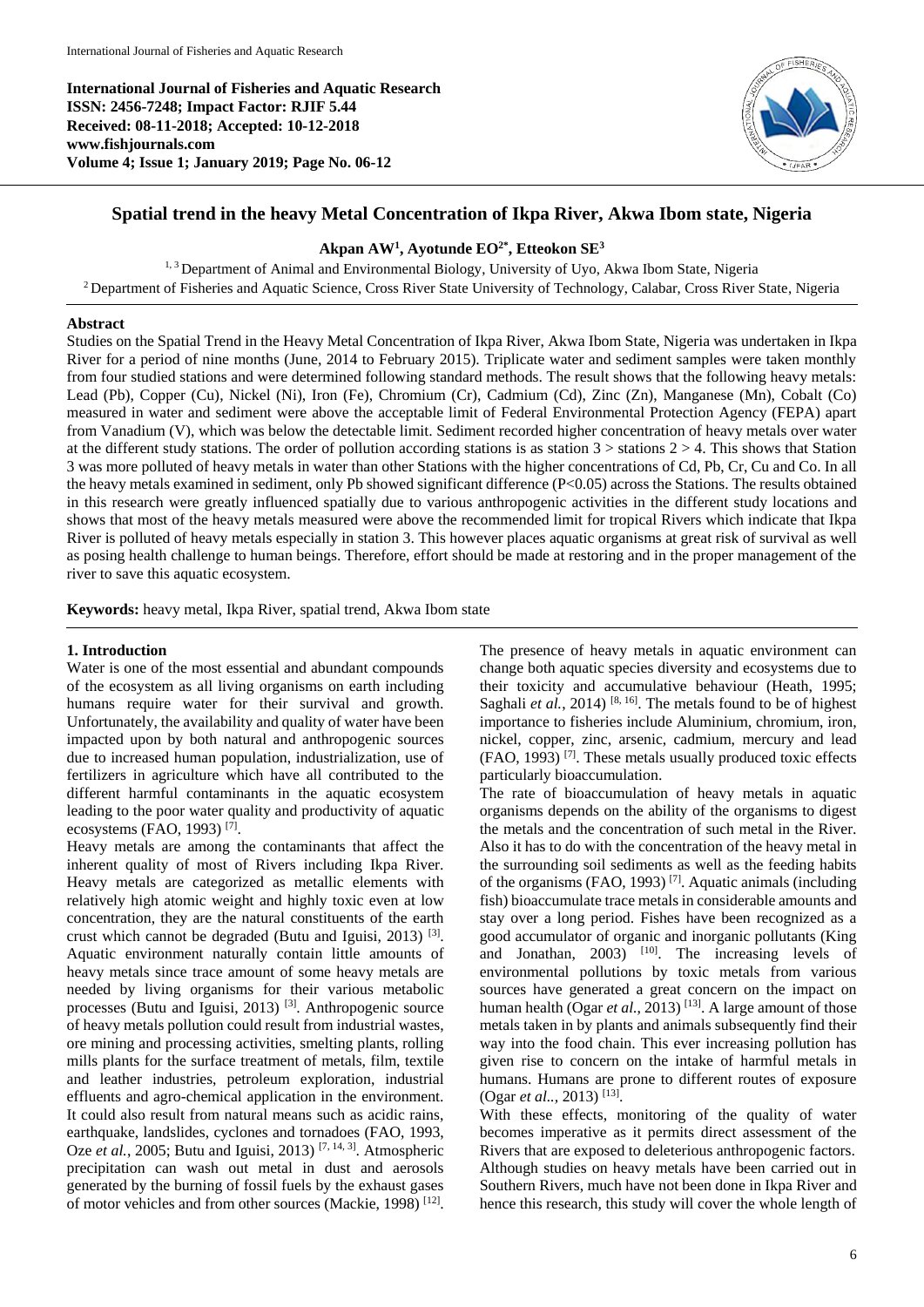the River in order to have the baseline on changes caused by natural and anthropogenic processes as this will provide an update information on the level of some heavy metal concentrations in Ikpa River which will help in policy formulations for the proper management of the River.

# **2. Materials and Methods**

### **2.1 Study Area**

Ikpa River is situated in Akwa Ibom State (Latitude 05°11' N and  $05^{\circ}16$ <sup>N</sup> and Longitude E07 $\degree$ 55<sup>'</sup>E and  $08^{\circ}07$ <sup>'E</sup>) within the rainforest zone of Southeastern Nigeria (Fig. 3.1). It is a small perennial rainforest River located west of the lower reaches of the Cross River System. It drains a catchment area of  $516.5 \text{km}^2$ ,  $76.5 \text{km}^2$  (14.8%) of which is liable to annual flooding. The total length of the main channel (between its source in Ikono and discharge point into the Cross River Creek close to Nwaniba in Uruan L.G.A) is 53.5km. The Cross River finally empties into the Atlantic Ocean. The River drains several parts of Akwa Ibom State including Ikono, Ibiono Ibom, Itu, Uyo and Uruan Local Government Areas of Akwa Ibom State.

The climate of Ikpa River is typical of tropical rainforests, comprising of two main seasons: the wet and the dry season. The wet season is characterized by heavy rains and thunderstorms that last from April to October, while the dry season covers the months of November to March. The monthly distribution of rainfall shows a noticeable fluctuation in the month of August usually termed as the "August break". The mean annual rainfall varies from 2250mm to about 1500mm during the wet and dry seasons. The average minimum and maximum temperature are about 25  $\degree$ C and 32  $\degree$ C respectively. The wet season is also characterized throughout the area by relatively low temperatures and a high relative humidity (85 - 95%). The dry season is marked by the dry harmattan winds whose intensity is more felt from late November to early January. The mean annual potential evapo-transpiration (PET) varies from 1425 to 1625mm (Ekpo, 2013)<sup>[5]</sup>.

### **2.2 Location of Sampling Stations**

Four sampling Stations (1 - 4) were chosen along the River

course based on the anthropogenic impact in these Stations. The co-ordinates of the sampling stations were taken using Geographic Positioning System (GPS). Station 1, Edem Iyire is the source of the River (Upstream) located latitude: N007°49'47.6" and longitude: E05°09' 25.0". It is a small headwater stream which is shaded by riparian vegetation. The topography of the catchment is hilly and elevated. The river is fast flowing which may be due to land excavation and dredging activities carried out in the area. The River serves as a source of drinking water for the rural community. Laundry activities are also carried out in the River.

Stations 2 is Ntak Inyang (Midstream) located centrally along the Calabar-Itu highway. It lies Latitude: N007°53'59.2" and Longitude: E05°05'04.5". The Station is characterized by moderately fast water current. The bottom of the River is prominently sandy and muddy. The topography of the catchments is characterized by gentle slope. Some parts of this water surface are covered with floating leaves of *Azolla* and *Salvinia* species. The riparian zone is dominated by strands of *Raphia hookeri* and *Raphia vinifera.* Sand dredging and fishing are carried out in this Station.

Station 3 (Iba Oku) is also located centrally (midstream) along Uyo Village road and lies within Latitude: N007°56'11.9" and Longitude: E05°04'10.3". The River is marked with a reduced flow current with a sloppy topography of the catchment attributed to the gully erosion in this area. The erosion site of the University of Uyo, town campus drains into this station while Uyo urban waste usually dumped at the ravine along Eka Street (Uyo) also drains into this tributary. Bathing, laundry and refuse dumping are carried out along the bank.

The lower Ikpa River, Station 4 (Nwaniba) is the downstream segment that discharges into Cross River Creek. It is located within Latitude N008°01'15.2" and Longitude: E05°03'25.7"; is tidal and shaded by overhanging canopy of riparian vegetation mostly *Elaeis quineensis, Pandanus candelabrum, Raphia hookeri, R. vinifera* and other tropical forest trees. The predominant aquatic macrophytes are *Nymphae*, *Vossia*, *Utricularia* and *Musanga crinium.* Human activities in the area include fishing, farming, boat building and wood logging.



**Fig 1:** Location of the Study Stations in Ikpa River Basin. Inset: **(a)** Location of Ikpa River on the Map of Akwa Ibom State. **(b)** Location of Akwa Ibom State on the Map of Nigeria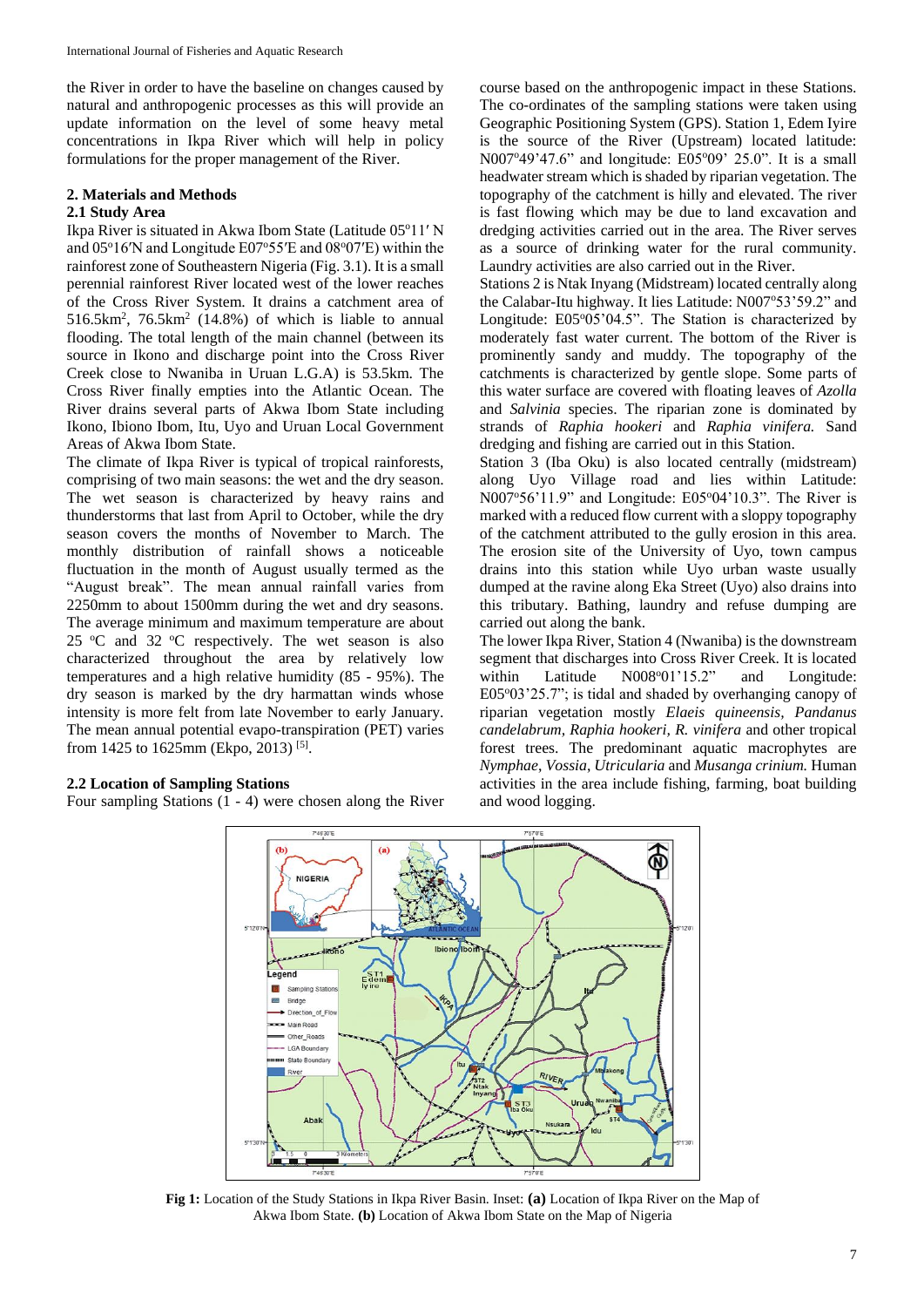#### **2.3 Samples Collection**

Water and sediments samples were collected once a month between the hours of 9am – 12pm for a period of nine months in the four sampling Stations; Edem Iyire (1), Ntak Inyang (2), Iba Oku (3) and Nwaniba (4). Water was taken in each of the Stations at a depth of 30cm below the surface using one litre plastic containers with screw caps tightly covered to avoid trapping of air. The container was initially rinsed with concentrated HNO<sub>3</sub> and later rinsed with distilled deionized water.

#### **2.4 Heavy Metal Analysis of Samples**

The following heavy metals: Lead (Pb), Copper (Cu), Nickel (Ni), Iron (Fe), Chromium (Cr), Cadmium (Cd), Zinc (Zn), Vanadium (V), Manganese (Mn), Cobalt (Co) in water were all determined following standard methods (APHA, 2005). In the analysis of heavy metals in the sediment, 5g of the sediment samples in each of the Stations were air dried for an hour and thereafter oven dried to a constant weight at  $105^{\circ}$ C

for an hour. The samples were grounded using clean agate mortar and pestle and sieved through 2mm mesh size to remove coarse materials. A quantity of 5g of sediment in each of the stations was digested using 0.2m Hydrochloric acid (HCl) and Nitric acid  $(HNO<sub>3</sub>)$  in the ratio 1:3 in a fume cupboard at  $80^{\circ}$ C until fumes become white. The liquid was cooled and transferred into 100ml volumetric flask and made up to the mark with distilled water. Heavy metal concentrations were detected by atomic absorption spectrophotometer (AAS) Hitachi model 180-70 polarised zeaman.

### **3. Result and Discussion**

Mean concentration of heavy metal in water and sediment samples in the four studied stations are presented in Table 1 and 2 respectively with the national guidelines for water qualities permissible limit for various uses in Nigeria as provided by FEPA for comparison.

|                    | <b>Station 1</b>     |          | <b>Station 2</b>     |          | <b>Station 3</b>     |          | <b>Station 4</b>     |          | <b>FEPA</b> |  |
|--------------------|----------------------|----------|----------------------|----------|----------------------|----------|----------------------|----------|-------------|--|
| <b>Parameters</b>  | Mean                 | $\pm$ SE | Mean                 | $\pm$ SE | Mean                 | $\pm$ SE | Mean                 | $\pm$ SE |             |  |
| Cu (mg/l)          | 0.606 <sup>a</sup>   | 0.049    | $0.624$ <sup>a</sup> | 0.109    | 0.692 <sup>a</sup>   | 0.271    | $1.216^{\rm a}$      | 0.385    | 1.00        |  |
| $\text{Zn}$ (mg/l) | $6.714$ <sup>a</sup> | 0.450    | 7.460 <sup>b</sup>   | 0.716    | 6.928 <sup>a</sup>   | 0.843    | 7.5 <sup>a</sup>     | 0.833    | 3.00        |  |
| Fe $(mg/l)$        | $2.15^{\rm a}$       | 0.670    | 2.832 <sup>a</sup>   | 0.568    | 3.078 <sup>b</sup>   | 0.806    | 3.444 <sup>b</sup>   | 1.115    | 0.30        |  |
| $Ni$ (mg/l)        | $0.60^{\rm a}$       | 0.116    | $0.761$ <sup>a</sup> | 0.115    | $0.813^a$            | 0.269    | 1.113 <sup>a</sup>   | 0.282    | 0.02        |  |
| $Cd$ (mg/l)        | $0.324$ <sup>a</sup> | 0.045    | $0.345^{\rm a}$      | 0.150    | $0.730$ <sup>a</sup> | 0.395    | $0.535^{\rm a}$      | 0.316    | 0.03        |  |
| $Mn$ (mg/l)        | $0.869$ <sup>a</sup> | 0.160    | $0.978$ <sup>a</sup> | 0.161    | 1.739 <sup>b</sup>   | 0.411    | 1.611 <sup>a</sup>   | 0.159    | 0.2         |  |
| $Co$ (mg/l)        | $0.043^a$            | 0.019    | $0.060$ <sup>a</sup> | 0.029    | 0.101 <sup>a</sup>   | 0.150    | $0.106^{\rm a}$      | 0.086    | 0.02        |  |
| $Pb$ (mg/l)        | $0.154^{\rm a}$      | 0.058    | $0.441$ <sup>a</sup> | 0.295    | 1.131 <sup>b</sup>   | 0.989    | $0.757$ <sup>a</sup> | 0.005    | 0.01        |  |

**Table 1:** Spatial Variation in the Heavy Metal Concentrations in Water of Ikpa River

\*Similar letters superscript indicates means that are not significantly different (P<0.05) and vice versa SE: Standard Error. NG: No Guideline. FEPA: Federal Environmental Protection Agency.

|                   | <b>Station 1</b>   |          | <b>Station 2</b>     |          | <b>Station 3</b>     |          | <b>Station 4</b>     |          | <b>FEPA</b> |
|-------------------|--------------------|----------|----------------------|----------|----------------------|----------|----------------------|----------|-------------|
| <b>Parameters</b> | Mean               | $\pm$ SE | Mean                 | $\pm$ SE | <b>Mean</b>          | $\pm$ SE | Mean                 | $\pm$ SE |             |
| Cu(mg/kg)         | 2.180 <sup>a</sup> | 0.158    | 2.299 <sup>a</sup>   | 0.086    | 2.128a               | 0.289    | 2.320 <sup>a</sup>   | 0.305    | 1.00        |
| $Zn$ (mg/kg)      | 10.97 <sup>a</sup> | 0.863    | 11.17 <sup>a</sup>   | 1.830    | $9.383$ <sup>a</sup> | 1.343    | $12.535^{\rm a}$     | 2.821    | 3.00        |
| Fe $(mg/kg)$      | $6.345^{\rm a}$    | 2.252    | 6.229a               | 1.968    | $5.594$ <sup>a</sup> | 2.051    | 6.357 <sup>a</sup>   | 2.521    | 0.30        |
| $Ni$ (mg/kg)      | $1.794^{\rm a}$    | 0.232    | 1.537 <sup>a</sup>   | 0.170    | 1.537 <sup>a</sup>   | 0.311    | 1.468 <sup>a</sup>   | 0.228    | 0.02        |
| Cd(mg/kg)         | $2.763^{\rm a}$    | 0.263    | 3.169 <sup>a</sup>   | 0.437    | 1.977a               | 0.480    | $1.668$ <sup>a</sup> | 0.536    | 0.03        |
| Mn(mg/kg)         | 0.531 <sup>a</sup> | 0.492    | $3.637$ <sup>a</sup> | 0.840    | $2.553^{\rm a}$      | 0.507    | $0.651^{\rm a}$      | 0.436    | 0.2         |
| Co(mg/kg)         | 0.409 <sup>a</sup> | 0.110    | $0.523^{\rm a}$      | 0.047    | $0.483^a$            | 0.093    | $0.493^a$            | 0.113    | 0.02        |
| Pb $(mg/kg)$      | $5.866^{\rm a}$    | 0.481    | 0.117 <sup>b</sup>   | 1.272    | 5.127 <sup>a</sup>   | 1.229    | 2.612 <sup>b</sup>   | 0.849    | 0.01        |
| $Cr$ (mg/kg)      | $0.432^{\rm a}$    | 0.059    | $0.491$ <sup>a</sup> | 0.008    | 0.406 <sup>a</sup>   | 0.076    | $0.424$ <sup>a</sup> | 0.068    | 0.05        |
| (mg/kg)<br>V      | $0.02^{\rm a}$     | 0.000    | 0.02 <sup>a</sup>    | 0.000    | 0.03 <sup>a</sup>    | 0.009    | $0.018^{a}$          | 0.002    | NG          |

**Table 2:** Spatial Variation in the Heavy Metal Concentrations in sediment of Ikpa River

 $Cr \text{ (mg/1)} \quad | \quad 0.004^{\text{a}} \quad | \quad 0.007 \quad | \quad 0.025^{\text{a}} \quad | \quad 0.002 \quad | \quad 0.063^{\text{a}} \quad | \quad 0.059 \quad | \quad 0.059 \quad | \quad 0.059 \quad | \quad 0.059 \quad | \quad 0.059 \quad | \quad 0.059 \quad | \quad 0.059 \quad | \quad 0.059 \quad | \quad 0.059 \quad | \quad 0.059 \quad | \quad 0.059 \quad | \quad 0.059 \quad | \quad$ V (mg/l) 0.001<sup>a</sup> 0.000 0.002<sup>a</sup> 0.001 0.003<sup>a</sup> 0.002 0.003<sup>a</sup> 0.002 NG

\*Similar letters superscript indicates means that are not significantly different (P<0.05) and vice versa SE: Standard Error. NG: No Guideline. FEPA: Federal Environmental Protection Agency.

Copper (Cu) recorded the lowest  $(0.606 \pm 0.049)$  mg/l and the highest mean values (1.216  $\pm$  0.385) mg/l in Station 1 and 4 respectively with no significant difference  $(P < 0.05)$  across the Stations. In the sediment, its lowest mean concentration  $(2.128 \pm 0.2899)$  was in Station 3 and the highest  $(2.320 \pm 0.2899)$ 0.305) mg/kg in Station 4. Cu values were above the FEPA limit of 1.0 and were significant in all the Stations.

Zinc recorded a higher mean concentration  $(7.5 \pm 0.833)$  in station 4 and a lower concentration  $(6.714 \pm 0.450)$  in Station 1. In all the studied Stations, mean concentration of Zn was significantly different (P < 0.05, 7.460  $\pm$  0.716) only in Station 2. The mean values of Zn were above the FEPA recommended limit (3.0) in all the Stations. In the sediment,

Zinc also recorded its lowest mean concentration (9.383  $\pm$ 1.343)mg/kg in Station 3 and the highest in  $(12.53 \pm 1.343)$ 2.821)mg/kg in Station 4. The concentration of Zn did not show any significant difference ( $P < 0.05$ ) across the four Stations but were above the FEPA recommended limit (3.0) which were significant in all the Stations.

Mean values of Iron varied from  $(2.15 \pm 0.670)$  in station 1 to  $(3.444 \pm 1.115)$  in Station 4 with a significant difference between Stations 3 (P < 0.05,  $3.078 \pm 0.806$ )mg/l and 4 (P < 0.05, 3.444  $\pm$  1.115)mg/l. However, the mean values of Fe were above the FEPA recommended limit (0.30) in all the Stations. In the sediment, Iron recorded the lowest (5.594  $\pm$ 2.051)mg/kg and highest mean concentration  $(6.357 \pm$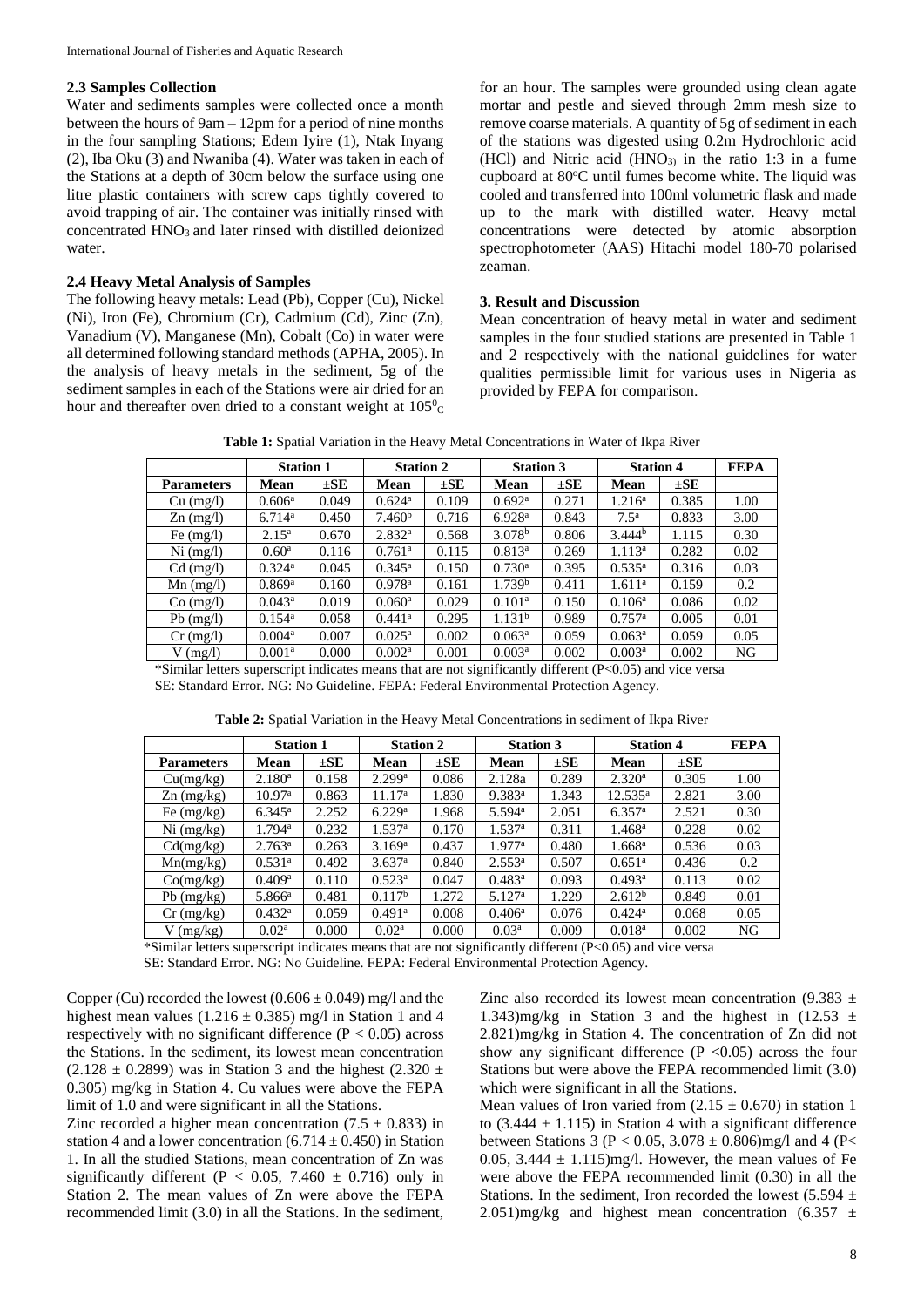2.521)mg/kg in Station 3 and 4 respectively. No significant difference  $(P < 0.05)$  was recorded in the concentration of Fe in all the Stations.

Nickel varied in its mean concentration from  $(0.60 \pm$ 0.116)mg/l in Station 1 to  $(1.113 \pm 0.282)$ mg/l in Station 4. The mean concentration of Nickel in the sediment varied from  $(1.537 \pm 0.170)$ mg/kg to  $(1.794 \pm 0.232)$ mg/kg in Stations 2 and 1 respectively. Ni also showed no significant difference in its concentration across the studied Stations but was above the FEPA recommended limit  $(0.02)$ .

A higher mean concentration  $(0.730 \pm 0.395)$  of Cadmium was recorded in Station 3 and the lowest  $(0.324 \pm 0.045)$  was in Station 1. There was no significant difference (P<0.05) in the mean values of Cd but they were slightly above the FEPA limit (0.003) in all the Stations. The lowest mean concentration (1.668  $\pm$  0.536)mg/kg of Cadmium in the sediment was recorded in Station 4 and the highest  $(3.169 \pm$ 0.437)mg/kg was in Station 2 with no significant difference across the Stations. The mean values of Cd in the sediment were above the FEPA limit  $(0.03)$  and this was significant in all the four Stations.

Manganese mean values ranged from the lowest (0.869  $\pm$ 0.160) mg/l in Station 1 to  $1.739 \pm 0.411$  mg/l in Station 3 which was significantly ( $P < 0.05$ ) higher than other Stations. With regards to the FEPA guideline (0.2), all the mean values of Mn in all the Stations were significant as they were above the recommended limit. Manganese which was not significantly different ( $P \le 0.05$ ) across the Stations in the sediment ranged from  $(0.531 \pm 0.492)$ mg/kg to  $(3.637 \pm 0.492)$ 0.840) mg/kg in Stations 1 and 2 respectively.

Cobalt ranged from  $(0.043 \pm 0.019)$  to  $(0.106 \pm 0.086)$  mg/l in Station 1 and 4 respectively with no significant difference across the four Stations. The lowest mean concentration  $(0.409 \pm 0.110)$ mg/kg of Cobalt in the sediment was obtained in Station 1 and the highest  $(0.523 \pm 0.047)$ mg/kg was obtained in Station 2 with no significant difference ( P< 0.05) across the Stations.

Lead varied from (0.154  $\pm$  0.058) in Station 1 to (1.131  $\pm$ 0.989) in Station 3 which was significantly (P< 0.05) higher than other Stations. With regards to the FEPA guideline (3.0), all the mean values of Pb in all the Stations were significant as they were above the recommended limit. The lowest significant mean concentration (P <0.05, 0.117  $\pm$  1.272) of lead in the sediment was obtained in Station 2 and the highest  $(5.866 \pm 0.481)$ mg/kg was obtained in Station 3. A significant difference was recorded in the mean values of lead between Stations II and IV. The values obtained in Stations 2 (P< 0.05,  $0.117 \pm 1.272$ ) and 4 (P < 0.05, 2.612  $\pm$  0.849) were significantly lower than other two Stations. Generally, Pb mean values were above the FEPA limit of 0.01 and were significant between Stations.

The lowest mean value  $(0.004 \pm 0.007)$  of Chromium was recorded in Station 1 and the highest (0.063  $\pm$  0.059) mg/l in Stations 3 and 4 with no significant difference across the Stations. In the sediment, it varied from the least mean value  $(0.406 \pm 0.076)$ mg/kg in Station 3 to the highest  $(0.491 \pm 0.076)$ 0.008) in Station 2 with no significant difference across the Stations.

In all the heavy metals examined in water across the four Stations in Ikpa River, Cu, Ni. Cd, Co and Cr were not significantly different ( $P \le 0.05$ ) and were within the FEPA recommended limit apart from Cd which was slightly above the limit of 0.003. In the sediment, there was no significant difference across the stations in all the parameters apart from

Lead in which Stations 1 and 3 were similar with a higher mean concentration over Stations 2 and 4 but Station 2 was significantly lower  $(P<0.05)$  than all other Stations while Station 4 was significantly higher (P<0.05) than Station 2 and lower than Stations 1 and 3. All the heavy metals examined in the sediment were above the FEPA recommended limit apart from Vanadium which was below the detectable limit. The result of the study shows that the concentration of heavy metals in the water varied across the Stations. These variations are mainly due to different sampling spots. Mean concentration of zinc was significantly higher  $(P<0.05)$  in Station 2 than other Stations. It was also above the FEPA limit of 3.0. This clearly shows that Station 2 was polluted of zinc and could be linked with the dredging activities as well as the usual loading of sands in tippers along the shores of the River as well as the location of this station along the highway since motor vehicle exhaust are capable of emitting hydrocarbons into the River which increases the load of heavy metals in addition to erosion and agricultural runoff (Williams and Feltmate, 1992; Ahmed, 2016)<sup>[20, 2]</sup>. The low concentration of Zinc recorded in sediment in Station 3 could be linked to the low activities of this Station compared to high activities Station 4 which recorded the high of concentration of Zinc. The high concentration of zinc recorded in Station 4 could be attributed to the high temperature with corresponding low dissolve oxygen recorded in Station 4 as Lawson  $(2011)$ <sup>[11]</sup>, has reported that high temperature and low dissolved oxygen concentration lead to an increase in toxicity of Zinc. pH may have contributed greatly to the high concentration of Zinc in Station 4 as Ideriah *et al.* (2012) [9] have reported that heavy metals including Zinc get adsorbed onto the sediment surface at different pH. The concentrations of Zn measured could also be attributed to refuse dump, domestic sewage sources as well as dumping of decaying roofing sheets and metal components containing Zn in the sediment as Zn was observed to be the only roofing sheet used in most houses around this Station.

Fe was significantly higher (P<0.05) in Station 3 over other Stations. This was traced to the leaching from erosion site, refuse dump as well as its nearness to highway in addition to its shallow nature which tends to concentrate most of the environmental parameters washed and emitted into the River (Song *et al.*, 2015)<sup>[17]</sup>. The differences in the levels of Fe in sediment across the Stations were not significant (P>0.05) but were above the FEPA level of 0.30. This results indicate that Ikpa River especially Station IV which recorded the high concentration is highly contaminated with Fe. The geochemical and biochemical processes in the aquifers within the catchments according to Lawson  $(2011)^{-[11]}$  may be responsible for the observed differences.

Mean concentration of Mn in Stations 3 and 4 was significantly higher than other two Stations (1, 2). This was attributed to the location of these stations along the roads as well as agricultural runoff from the catchment into the River. According to Ahmed *et al.* (2016)<sup>[2]</sup>, increase in the use of metal based fertilizers in agricultural revolution could result in the continued rises in the concentrations of metal pollutants in freshwater due to water runoff. In the sediment, Stations 2 and 3 recorded the highest concentrations of Mn compared to Stations 1 and 4. This was attributed to the refuse dumps, runoff input into Stations 2 and 3 which result in the high rate of microbial decomposition causing oxygen depletion. According to Lawson  $(2011)$ <sup>[11]</sup>, manganese occurs in sediment that is low in oxygen.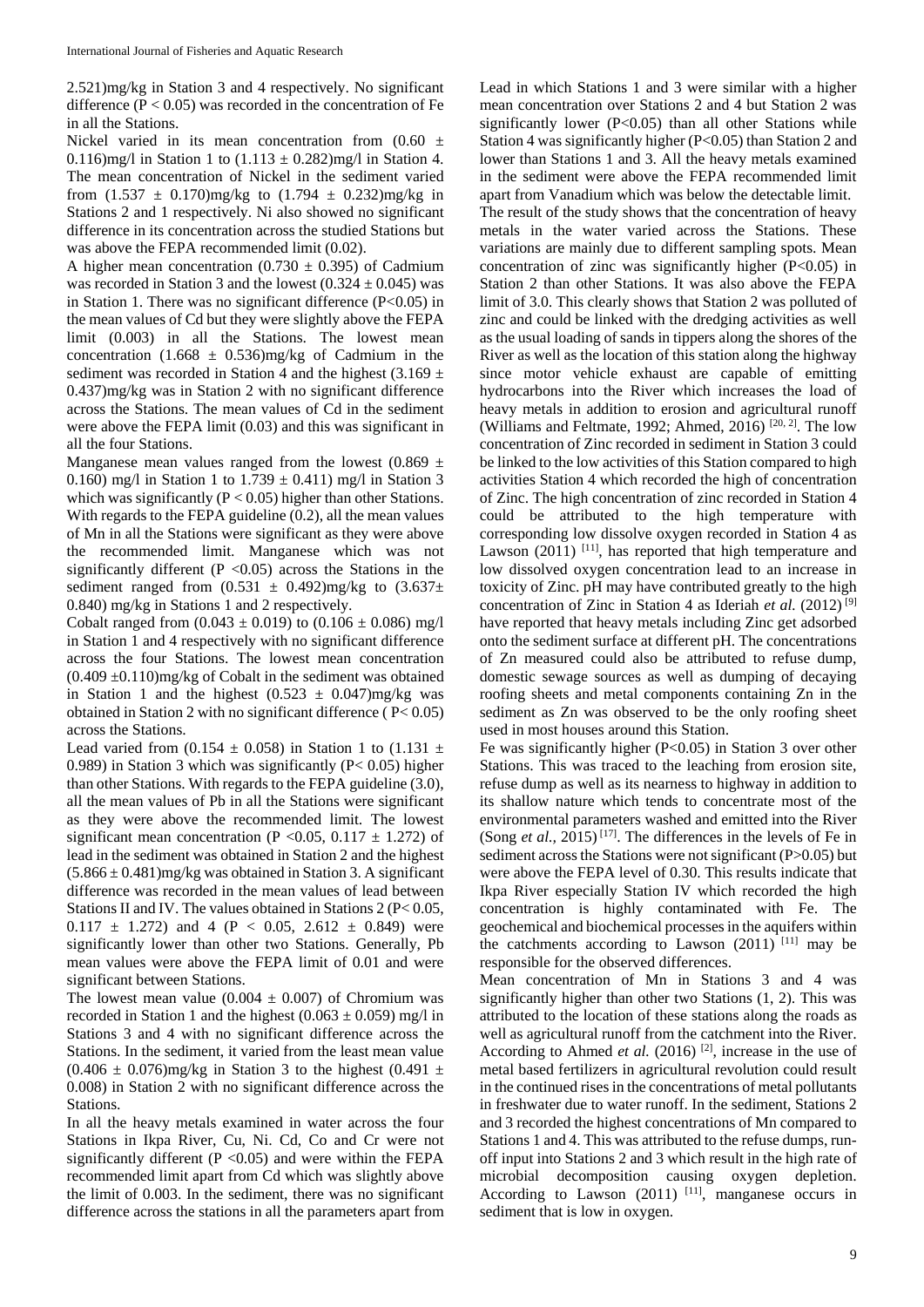Lead was significantly higher (P<0.05) in Station 3 over other Stations. This higher concentration in low activity Stations 3 over other Stations was traced to urban runoff and location of Station 3 closed to the road which according to Williams and Feltmate (1992) <sup>[20]</sup>, urban runoff contains significant quantities of lead related to the proportion of catchment area allotted to motor vehicles and the density of traffic. The high concentration of lead in Station 3 signifies that emissions from automobile which frequently ply along the River in Uyo village road either to Calabar Itu highway or to Wellington Bassey way where government house and Uyo L.G.A. headquarters among others are located or to other neighbouring communities were the major sources of Lead in the area. In the sediment, a significant lower mean concentration  $(P<0.05)$  of Pb was obtained in Stations II and IV while insignificant higher mean concentration were recorded in Stations I and II. The concentration of Pb in all the Stations was higher in sediment than in water. The higher concentrations of Lead measured in sediment than in water indicate that lower pH favoured metal accumulation and is in agreement with report that sediments are the major depository of metals holding more than 99% of total amount of a metal present in the aquatic system (Ideriah, 2012) [9] This is also in line with WHO  $(2008)$ <sup>[19]</sup> report that Pb largely accumulates in bottom sediments at concentrations about four orders of magnitude greater than in the water.

Other heavy metals such as Copper, Cadmium, Chromium and Cobalt were not significantly different among the studied Stations in the water. However, Copper recorded a higher concentration in Station 4 which exceeded the FEPA limit over other stations and this could be traced to the catchment farming as well as the dumping of waste in the station. Uqwu *et al.* (2008) reported that the occurrence of metal contaminants in Nigerian Rivers in excess of the natural levels was as a result of growth in human population, sophisticated industries and modern practices coupled with lack of environmental regulations. The concentration of Cu in the sediment was higher Downstream in the high activities Station 4 than the Midstream Station 3 with low activities. A higher concentration of Copper in Stations 2 and 4 in the sediment implies that these stations were contaminated with copper resulting from dredging and harbour activities along the shoreline. In addition emissions from outboard engines, may have contributed to the levels of Cu measured in these Stations.

Cadmium concentration in water was higher in Station 4 over other Stations and exceeded the FEPA limit. The concentrations of cadmium in the sediment also increased in the midstream Stations 2 and decreased in the downstream Station 4 due to the corresponding decrease in the sources of Cadmium pollutant downstream. The high concentrations of Cd recorded midstream was contributed by weathering of minerals and soils, abandoned metals parts during timber processing, discharge of domestic effluents and urban stormwater runoff containing Cd-laden materials (Lawson, 2011) [11] .

Chromium concentrations in water were within the FEPA range across the Stations but in Stations 3 and 4 the concentration were higher than the other two Stations (1 and 2). Generally, the concentration of Chromium in the sediment was low with no significant difference  $(P<0.5)$  in all the studied Stations, but slightly higher concentrations was recorded in Station 2 over other Stations and were mainly

contributed by deposits of abandoned metals parts due to the dredging activities, boat repairs in addition to the emission of hydrocarbon leaked from vehicle plying the road along the Station which serve as a source of heavy metals in water (Williams and Feltmate 1992; Ahmed *et al.*, 2016)<sup>[20, 2]</sup>.

Cobalt mean concentrations in Stations 3 and 4 were higher than in Stations 1 and 2. In the sediment, the concentrations of cobalt though not significant  $(P<0.5)$  across the stations recorded slight higher concentrations in Stations 2, 3 and 4 than in Station 1. The location of these Stations along the highways may be the possible source of cobalt into the River due to hydrocarbon emissions from auto-mobile plying these roads (Williams and Feltmate 1992; Lawson, 2011; Ahmed et al., 2016)<sup>[20, 11, 2]</sup>.

Nickel recorded a higher concentration which exceeded the FEPA limit of 0.02 in Station 4 over other Stations while in the sediment, the concentrations increased in the upstream and midstream (Stations 1 and 2) and decreased downstream. This was attributed to the fact that the Nickel inducing factors were decreasing progressively downstream. The high concentrations upstream according to Ideriah *et al.* (2012) [9] was linked to the topography of the studied area, leaching and run off of rain water which drains automobile emissions that settled into the sediment of the River.

In all the Stations studied, Station 3 recorded a significant higher concentration in the heavy metals of Fe, Mn and Pb while Stations 2 and 4 recorded a significant (P<0.05) higher concentration in Zn and Fe respectively. No significant difference was recorded in Station 1 in all the parameters examined. This shows that Station 3 was more polluted of heavy metals in water than other Stations with the higher concentrations of Cd, Pb, Cr, Cu and Co. A significant higher concentration of Cd, Pb, Cr, Cu and Co in Station 3 Could have been due to the lower volume of water (shallow) and width of Station 3 which influenced the high concentrations of some metal measured at this low activity Station 3. Also, refuse dumping including plumbing materials, which are high in lead compounds; agricultural discharge from the catchment; leaching of laterite soil from the university of Uyo town campus erosion site into Station 3, accounted for the oxygen depletion thereby encouraging high concentrations of heavy metals.

Depletion of dissolve oxygen in water supplies can encourage microbial reduction of nitrate to nitrite and sulphate to sulphide, giving rise to odour problems as well as increase in the concentration of iron II in solution (Adakole *et al.*, 2008) [1]. This can affect the abundance and distribution of biological organisms according to Ezeonyejiku and Obiakor  $(2013)$  <sup>[6]</sup> who reported that metals and other pollutants such as sewage, sawdust, hydrocarbons and organic wastes, when introduced into water bodies can bring about alteration of physical characteristics of such a water body and hence would affect species diversity. The presence of heavy metals in aquatic environment can change both aquatic species diversity and ecosystems due to their toxicity and accumulative behaviour (Heath, 1995; Ogar *et al.*, 2013; Song *et al.*, 2015)<sup>[8, 13, 17]. Heavy metals contamination of</sup> fresh water may have a devastating effect on the ecological balance of the recipient environment and a diversity of aquatic organisms (Ogar et al., 2013)<sup>[13]</sup>. According to Ogar *et al.* (2013) <sup>[13]</sup>, metals such as Cd, Pb, and Hg have no known essential role in the body of aquatic organisms and are toxic even at low concentrations.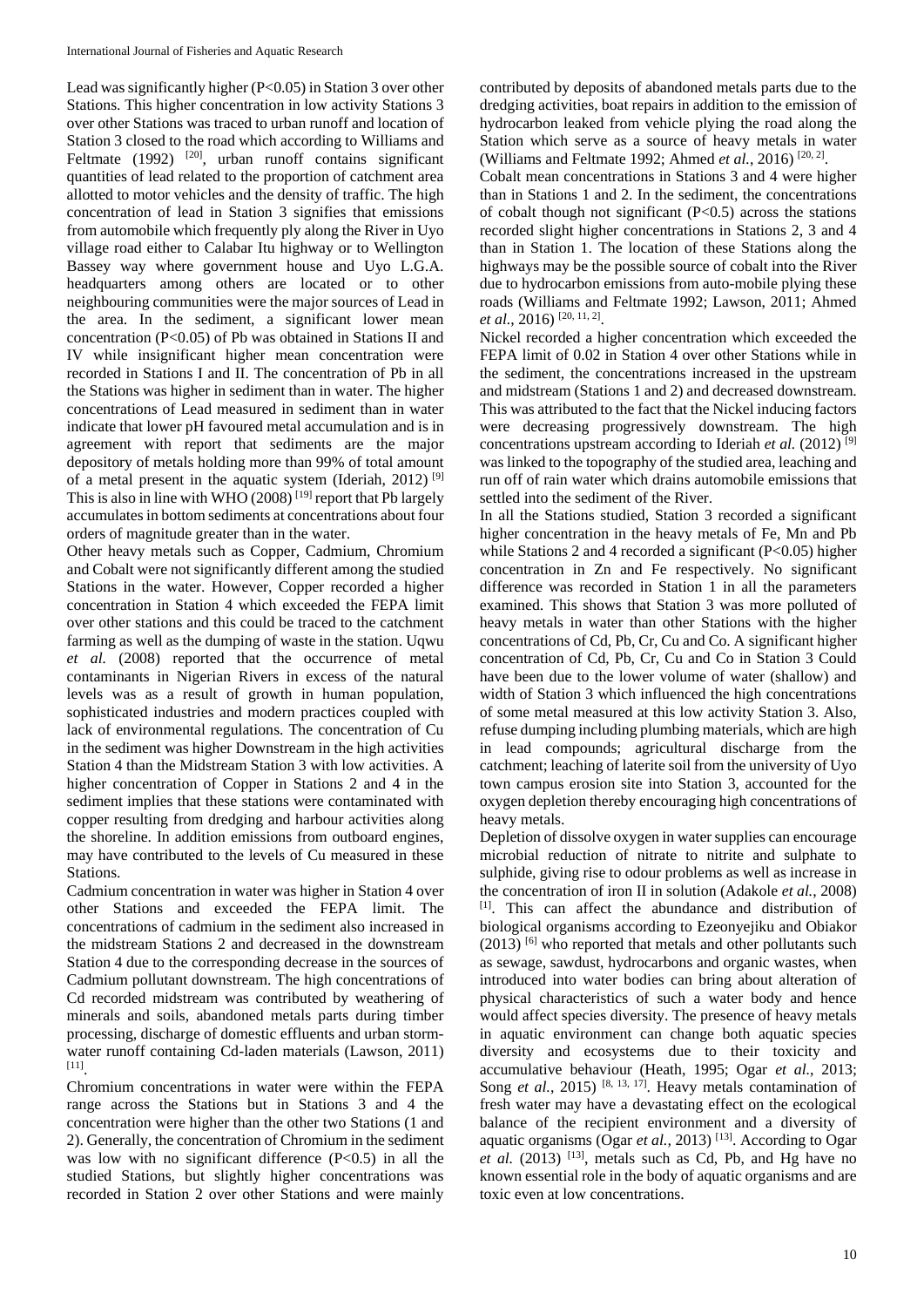Almost all the heavy metals measured in water apart from vanadium (V) which was below the detectable level exceeded the FEPA limit for drinking water in most Stations.

Generally, a higher concentration of heavy metals in the sediment at the different study stations in Ikpa River over water may be due to discharge of household, light industrial, palm oil agriculture, road side run offs and other anthropogenic related activities located within the River or in close proximity to these study locations. Metals entering into the River through natural processes such as weathering, erosion and dissolution of water-soluble salts constitute the background level, but those added through anthropogenic activities substantially enhance the concentrations in sediment (Rzeetala, 2015; Ahmed *et al.*, 2016) [15, 2]. It may also result from precipitation of heavy metals from the water column under slightly elevated pH conditions and from the absorption of heavy metals into organic matter and their settlement downwards (Begun, 2009; Eddy, 2014; Ahmed *et*   $al.$ , 2016)<sup>[4, 2]</sup>. The higher concentration of heavy metals in sediment over water recorded in this study agrees with the work of Saghali  $(2014)$ <sup>[16]</sup> who observed that, sediment accumulate high volumes of contaminants compared to the water column. Sediment is the ultimately depository of many chemical compounds including heavy metals from natural and anthropogenic sources which places biological organisms such as benthos at risk of contamination compared to pelagic organisms (Saghali et al., 2014; Rzeetala, 2015)<sup>[15,</sup> <sup>16]</sup>. As stated by Ogar *et al.* (2013) <sup>[13]</sup>, heavy metals contamination may have a devastating effect on the ecological balance of the recipient environment and a diversity of aquatic organisms.

In all the heavy metals examined in sediment, only Pb showed significant difference (P<0.05) across the Stations while others were not significantly different.

#### **4. Conclusion**

The result of the study across the Stations depict that, Station 3 was more impacted with a significant higher concentration in the heavy metals of Fe, Mn and Pb while Stations 2 and 4 recorded a significant (P<0.05) higher concentration in Zn and Fe respectively. No significant difference was recorded in Station 1 in all the parameters examined. This shows that Station 3 was more polluted of heavy metals in water than other Stations with the higher concentrations of Cd, Pb, Cr, Cu and Co. All the heavy metals measured in water apart from vanadium (V) which was below the detectable level exceeded the FEPA limit in most Stations. In the study, a higher concentration of heavy metals was recorded in the sediment over water at the different study stations in Ikpa River. In all the heavy metals examined in sediment, only Pb showed significant difference (P<0.05) across the Stations.

The results obtained from this research also shows that most of the heavy metals measured were above the recommended limit for tropical Rivers while few were in conformity with the recommended limits. The results were greatly influenced spatially due to various anthropogenic activities in the different study locations. These anthropogenic activities have greatly affected the diversity of biological species due to the stress imposed on these organisms in the River. It also renders the water unsafe for drinking for the rural populace which relies on river as a source of drinking water. Therefore, effort should be made at restoring and in the proper management of the river to save this aquatic ecosystem.

#### **5. References**

- 1. Adakole JA, Annune PA. Benthic macroinvertebrates as indicators of Environmental quality of an urban stream, Zaria. Nigerian Journal of Aquatic Science. 2008; 18(2):85-92.
- 2. Ahmed TAI, Ekbal TW, Mariana SA. Heavy metals Assessment in water, sediments and some organs of *Oreochromis niloticus* under the Impact of sewage water. Journal of Heavy metal Toxicity and Diseases. 2016; 24(5):61-69.
- 3. Butu AW, Iguisi EO. Concentration of Heavy Metals in Sediment of River Kubanni, Zaria, Nigeria. Comprehensive Journal of Environment and Earth Sciences. 2013; 2(1):10-17.
- 4. Eddy NO, Udoh CL, Ndibuke MO. Heavy Metals in Sediments from Cross River at Oron. African Journal of Environmental Health Science. 2004; 7:115-119.
- 5. Ekpo IE. Women's Participation in Lower Ikpa River Fisheries of Akwa Ibom State, Nigeria. A Case Study of Ifianyong. Journal of Fisheries and Aquatic Science. 2013; 8:268-276.
- 6. Ezeonyejiku CD, Obiakor MO. Physico-chemical and Heavy metal profile of surface water, Anthropogenic activities and Community Health implications. Journal of Environmental conservation research. 2013; 1(2):40- 48.
- 7. FAO. Water Quality and Fish Health*.* Rome: Food and Agricultural Organization, EIFAC Technical Paper. 1993; pp. 54-59.
- 8. Heath AG. Water Pollution and Fish Physiology. Florida, USA: CRC Press. 1995; pp. 140-149.
- 9. Ideriah TJK, David-Omiema S, Ogbonna DN. Distribution of Heavy Metals in Water and Sediment along Abonnema Shoreline, Nigeria. Resources and Environment. 2012; 2(1):33-40.
- 10. King RP, Jonathan CE. Aquatic Environmental Perturbations and Monitoring, African Experience. In: Shaw A. J. (ed.), *Evolutionary Aspects.* USA: CRC Press. 2003; pp. 155-177.
- 11. Lawson EO. Physico-chemical Parameters and Heavy Metal Contents of Water from Mangrove Swamps of Lagos Lagoon, Lagos, Nigeria. Journal of Advances in Biological Research. 2011; 5(1):8-21.
- 12. Mackie GL. Applied Aquatic Ecosystem Concepts. Guelph: University of Guelph Custom Course Pack. 1998; pp. 502-528.
- 13. Ogar E, Nnammonu LA, Wuana RA, Etim EE. Bioaccumulation of Trace Heavy Metals in Freshwater *Clarias gariepinus* of North Central Nigeria. International Journal of Modern Chemistry. 2013; 4(1):38-49.
- 14. Oze G, Oze R, Anunuso C, Ogukwe C, Nwanjo H, Okorie K. Heavy Metal Pollution of Fish of Qua Iboe River Estuary: Possible Implications for Neurotoxicity. The Internet Journal of Toxicology. 2005; 3(1):85-98.
- 15. Rzeetala MA. Assessment of Toxic Metal Concentration of Bottom Sediments in Water bodies of Urban Areas. International Journal of Soil Sediment Contamination. 2015; 24(1):49-63.
- 16. Saghali M, Hosseini SM, Hosein SA. Determination of Heavy Metal (Zn, Pb, Cd and Cr) Concentration in Benthic Fauna Tissues Collected from the Southeast